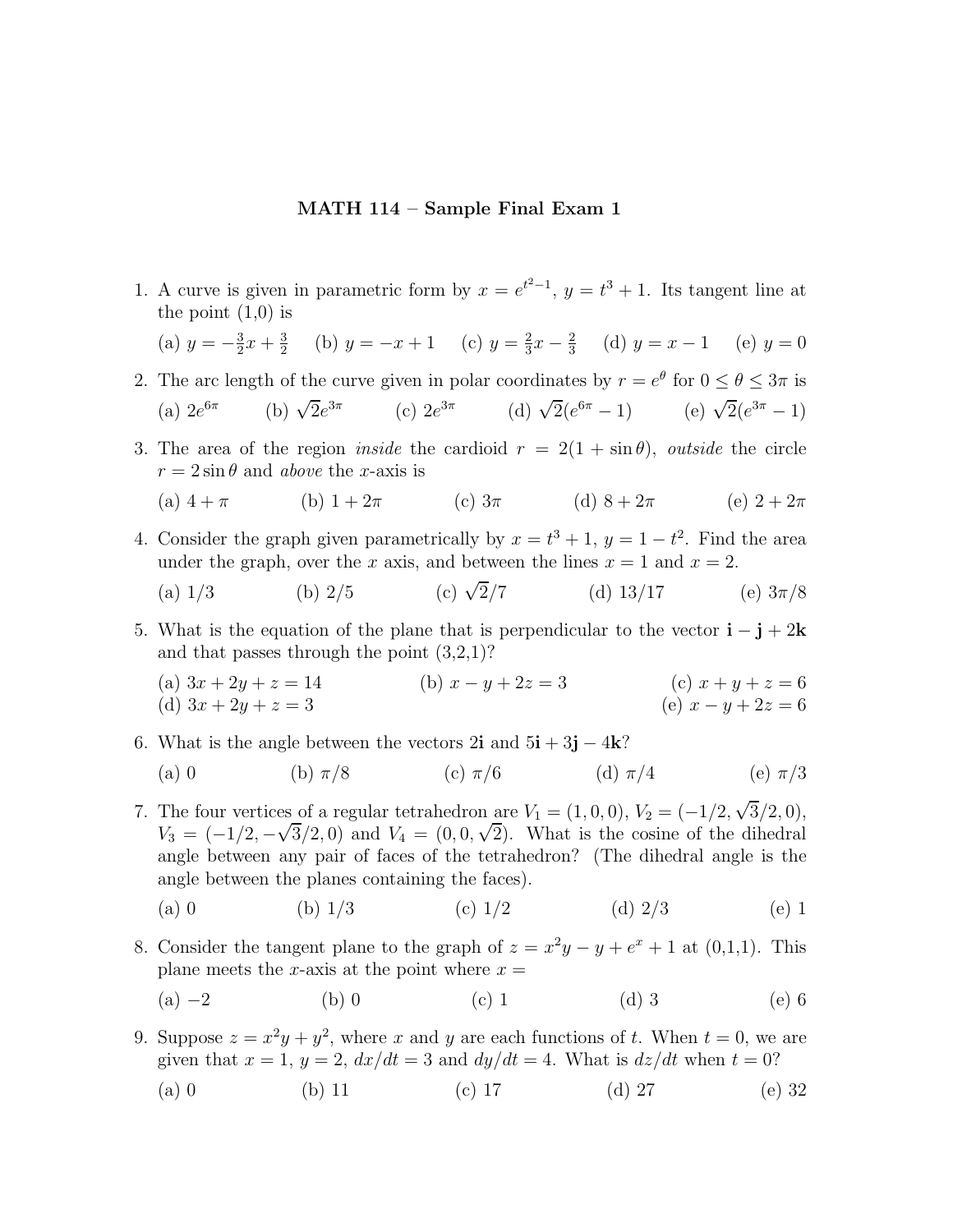10. The function  $f(x, y) = x^3 + 3x^2 - y^2$  has

- (a) two local maxima, no local minima, and no saddle points.
- (b) no local maxima, two local minima, and no saddle points.
- (c) no local maxima, no local minima, and two saddle points.
- (d) no local maxima, one local minimum, and one saddle point.
- (e) one local maximum, no local minima, and one saddle point.
- 11. The product of the maximum and minimum values of the function  $f(x, y) = xy$ on the ellipse  $\frac{x^2}{2}$  $\frac{y}{9} + y^2 = 2$  is
	- (a) 12 (b) −12 (c) 9 (d) −9 (e) 0
- 12. Let S be the square in the xy-plane with vertices  $(0,2)$ ,  $(0,3)$ ,  $(1,2)$ , and  $(1,3)$ . Find the volume of the solid region lying over the square S and under the graph of  $z = ye^{xy}$ .

(a) 1 (b) 
$$
3\pi
$$
 (c)  $e^2 + 6$  (d)  $2\pi e^3$  (e)  $e^3 - e^2 - 1$ 

- 13. Let  $R$  be the region in the plane lying in the first quadrant, below the graph of  $y = x^2$  and to the left of the line  $x = 1$ . Evaluate  $\iint_R 2x \cos y \, dA$ .
	- (a) 0 (b)  $1 + \sqrt{2}$  (c)  $2\pi/3$  (d) 17/6 (e) 1 cos 1.  $\int \sqrt{\frac{\pi}{2}}$
- 14. Evaluate  $\int_{0}^{\sqrt{\frac{\pi}{2}}}$ 2  $\boldsymbol{0}$  $\int_{y}^{\sqrt{2}} \cos(x^2) dx dy.$ (a)  $1/2$  (b) 1 (c)  $\pi$  (d)  $\sqrt{\pi/2}$  (e) 2
- 15. Let *D* be the region  $D = \{(x, y)|x^2 + y^2 \le 1, x \ge 0, y \ge 0\}$ . Evaluate  $\int$ D  $e^{-x^2-y^2} dA$ . (a)  $1 + 1/e$  (b)  $\pi(1 - e)$  (c)  $(\pi/4)(1 - 1/e)$  (d)  $1 - 1/e$  (e)  $\pi$
- 16. Let B be the region (solid ball) bounded by the unit sphere  $x^2 + y^2 + z^2 = 1$ . Compute

$$
\iiint_D \exp\left((x^2 + y^2 + z^2)^{\frac{3}{2}}\right) dV.
$$

(Here "exp" is the usual exponential function, i.e.,  $\exp(x) = e^x$ ). (a)  $\frac{4\pi}{3}(e^{5/2} - 1)$  (b)  $\frac{4\pi}{3}(e - 1)$  (c)  $\frac{\pi}{3}$  $(4e^{3/2} - 1)$  (d)  $\frac{\pi}{2}$ 3  $(8e^{1/2} - 4)$  (e)  $\frac{2\pi}{3}$  $rac{2\pi}{3}(e^{5/2}-e)$ 

17. Find a function  $u(x,t)$  with the properties that  $\frac{\partial u}{\partial t} = 2u$ , while on the line  $t = 0$ we have  $u(x, 0) = 3x + 7$ . (a)  $e^{2t} + 3x + 6$  (b)  $e^{-2t} + 3x + 6$  (c)  $(3x + 7)e^{2t}$  (d)  $(3x + 7)e^{t+2}$  (e)  $3x + 7e^{2t}$